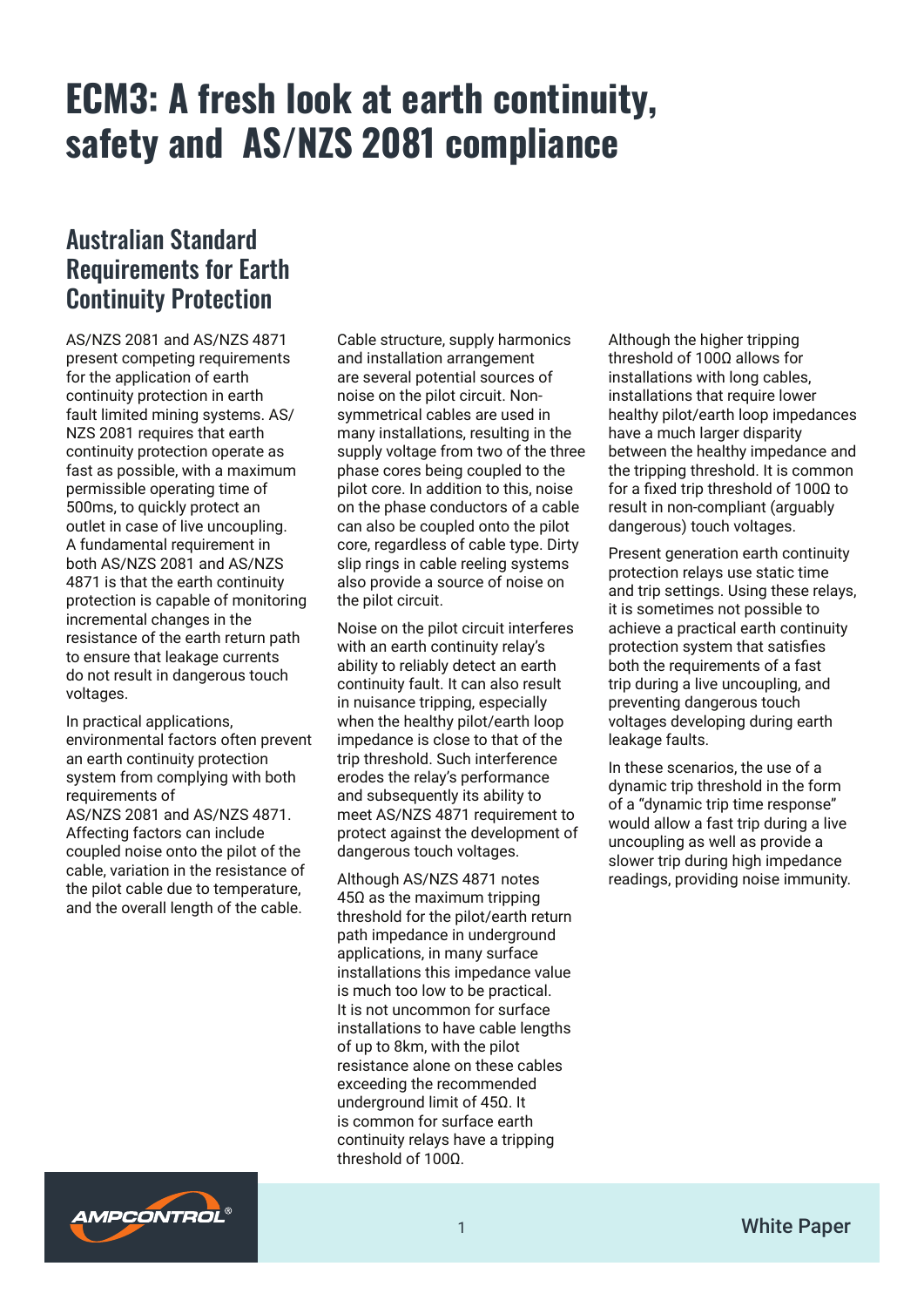#### Implementation of an Earth Continuity Relay with a Dynamic Trip Time Response

Ampcontrol has developed an innovative method of earth continuity protection in the form of the Ampcontrol ECM3 Protection Relay. This new relay utilises an "impedance versus trip time response" to provide discrimination between an open circuit and a gradual increase in the measured pilot/earth loop impedance of the protected cable. During an open circuit or large impedance increase, the ECM3 will trip very quickly. If the impedance of the pilot/earth loop exceeds the tripping threshold by a small amount, then the ECM3 will trip at a slower rate. The slower tripping time at the lower earth continuity fault levels allows the tripping threshold to be set much closer to the impedance of the healthy pilot/earth loop circuit, thus allowing the ECM3 to prevent the development of dangerous touch voltages as required by AS/NZS 4871. The implementation of an earth continuity relay with a dynamic trip time response allows the ECM3 to achieve significantly greater noise immunity than its predecessor, the ECM2 relay. The below graph was created using data taken from a field trial recently performed with the ECM3 relay. On several occasions, due to coupled noise onto the pilot of the protected cable, the instantaneous resistance measurements taken by the ECM3 relay are greater than the trip threshold. At this point, we would have expected the ECM2 relay to have tripped, however the trip response of the ECM3 prevents the relay from nuisance tripping, providing a far more reliable EC monitoring installation.





#### ECM3 Response to Pilot/Earth-Loop Impedance over a 10min Period

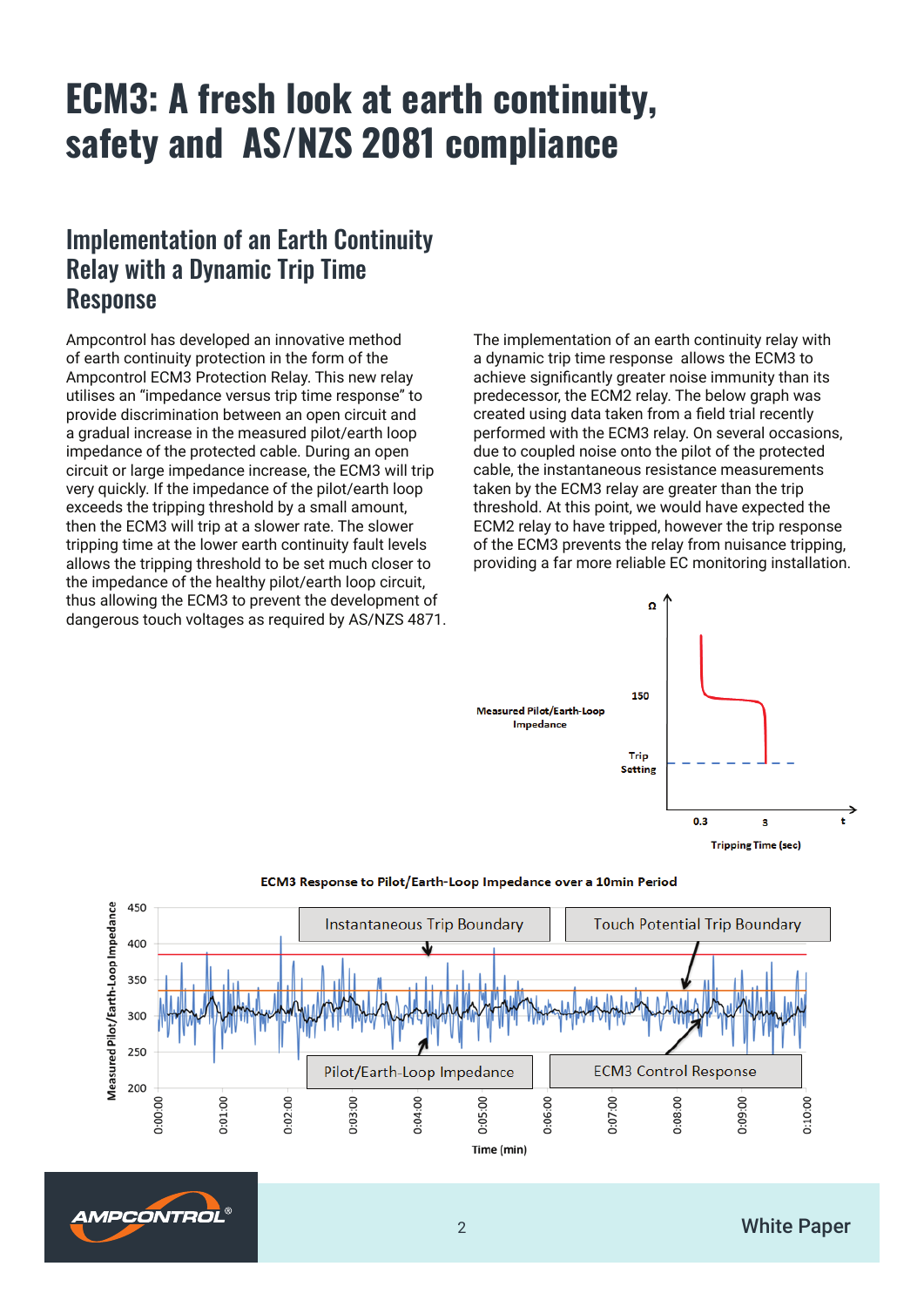#### A Comparison between the ECM2 and ECM3

To illustrate the advantages of the implementation of an earth continuity trip curve, this section will investigate the differences between Ampcontrol's ECM2 Relay and the next generation ECM3 Relay.

|                                                                  | ECM <sub>2</sub> | EMC3                                                       |
|------------------------------------------------------------------|------------------|------------------------------------------------------------|
| Trip threshold<br>(excl. $235\Omega$<br>terminating<br>resistor) | 100Ω             | $15 - 900$<br>Adjustable in $5\Omega$<br>steps             |
| Trip time                                                        | 300ms (Fixed)    | 300ms3s<br>Dependent upon<br>pilot/earth-loop<br>impedance |

In addition to the dynamic trip response functionality, a significant enhancement in the ECM3 is the ability to adjust the trip impedance threshold in 5Ω steps. This allows the trip threshold to be set just above the measured impedance of the healthy pilot/earth-loop impedance. The advantage in doing this is that by restricting the rise in the pilot/earth-loop impedance, the maximum touch voltage during an earth fault can also be controlled to as low as is reasonably practical – not just compliant to AS/NZS 4871.

For instance in a 10A earth fault limited system, if the ECM's trip impedance threshold is set to 10Ω above the healthy pilot/earth-loop impedance, then the maximum touch voltage that can be present on the system is approximately 100V. For a 5A earth fault limited system, the maximum touch voltage would be approximately 50V for this setting.

A field trial was recently completed where an ECM3 was installed on an outlet within a substation in a surface mining operation. A machine was supplied from this outlet via a 3000m symmetrical cable with a nominal pilot impedance of 56Ω. In the field trial, the ECM3 Pilot/Earth-Loop trip point was set to 65Ω, allowing a maximum earth-loop impedance of 9Ω. The system that the ECM3 was installed on was earth fault limited to 10A, resulting in a maximum touch voltage of 90V at this setting. This touch voltage would only develop if an earth leakage fault was to occur. For very high earthloop impedance trips, such as those that occur during a live uncoupling, the ECM3 will trip much faster.

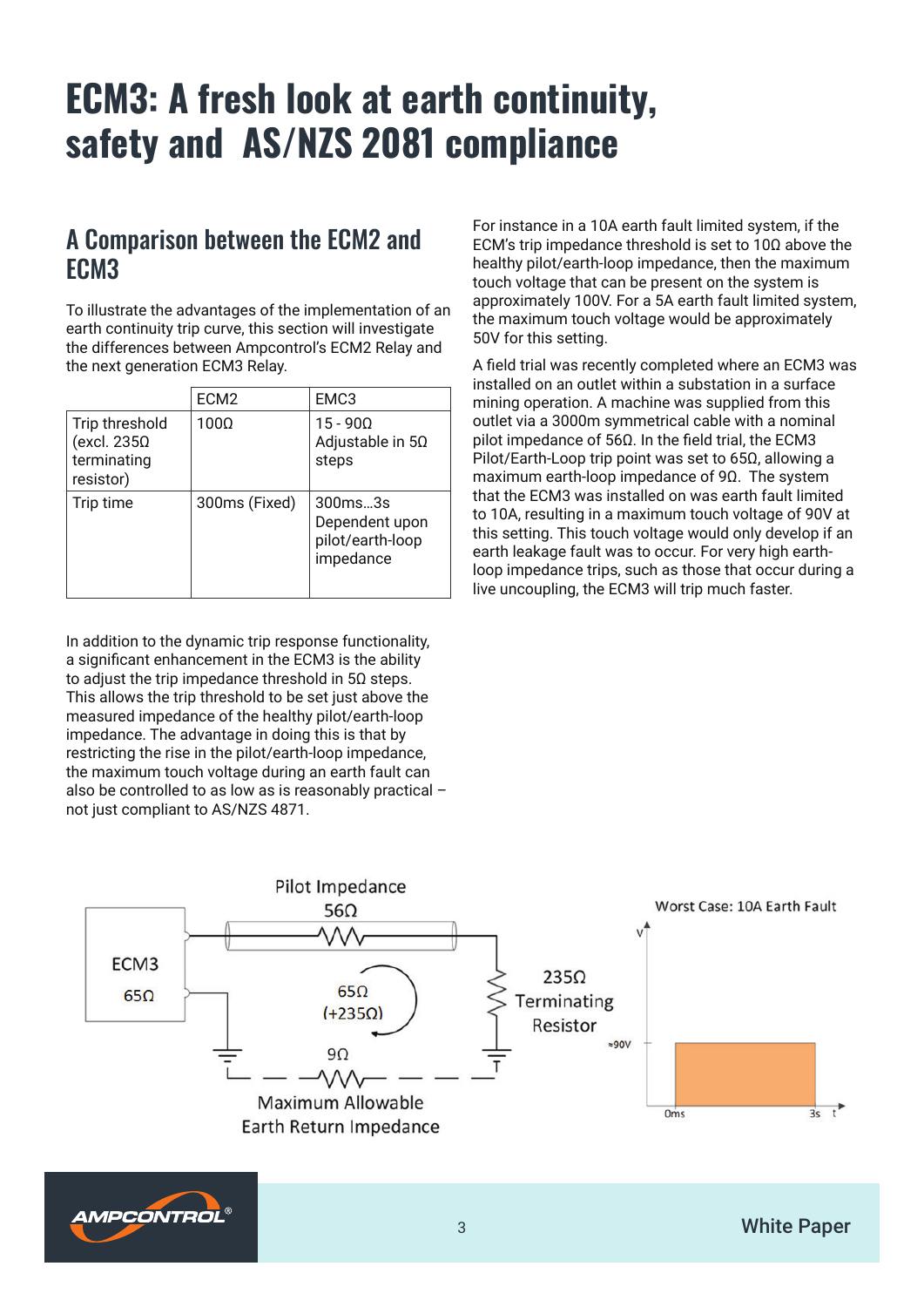Taking the same practical example, if an ECM2 relay was installed on this outlet, then the maximum earth-loop impedance would be 44Ω (the trip threshold minus the pilot core impedance). The 10A earth fault limited system would result in a maximum touch voltage of 440V if an earth leakage fault was to occur.



The figures to the right illustrate where the above results fall on the permissible touch voltage graph presented within AS/NZS 4871.1 (2012). It can be seen that when using earth continuity protection only, both the ECM2 relay and the ECM3 relay trip in times that are well into the fibrillation region of the graph. However, it is important to note that when coupled with an earth leakage relay that is set appropriately, in this case with a trip time of 100ms, the outlet protected by the ECM3 clears in an acceptable time frame. Even coupled with the earth leakage protection, the outlet protected by the ECM2 relay will not clear within an acceptable time period due to the higher voltage created by the larger allowable earth-loop impedance.

ECM<sub>2</sub>